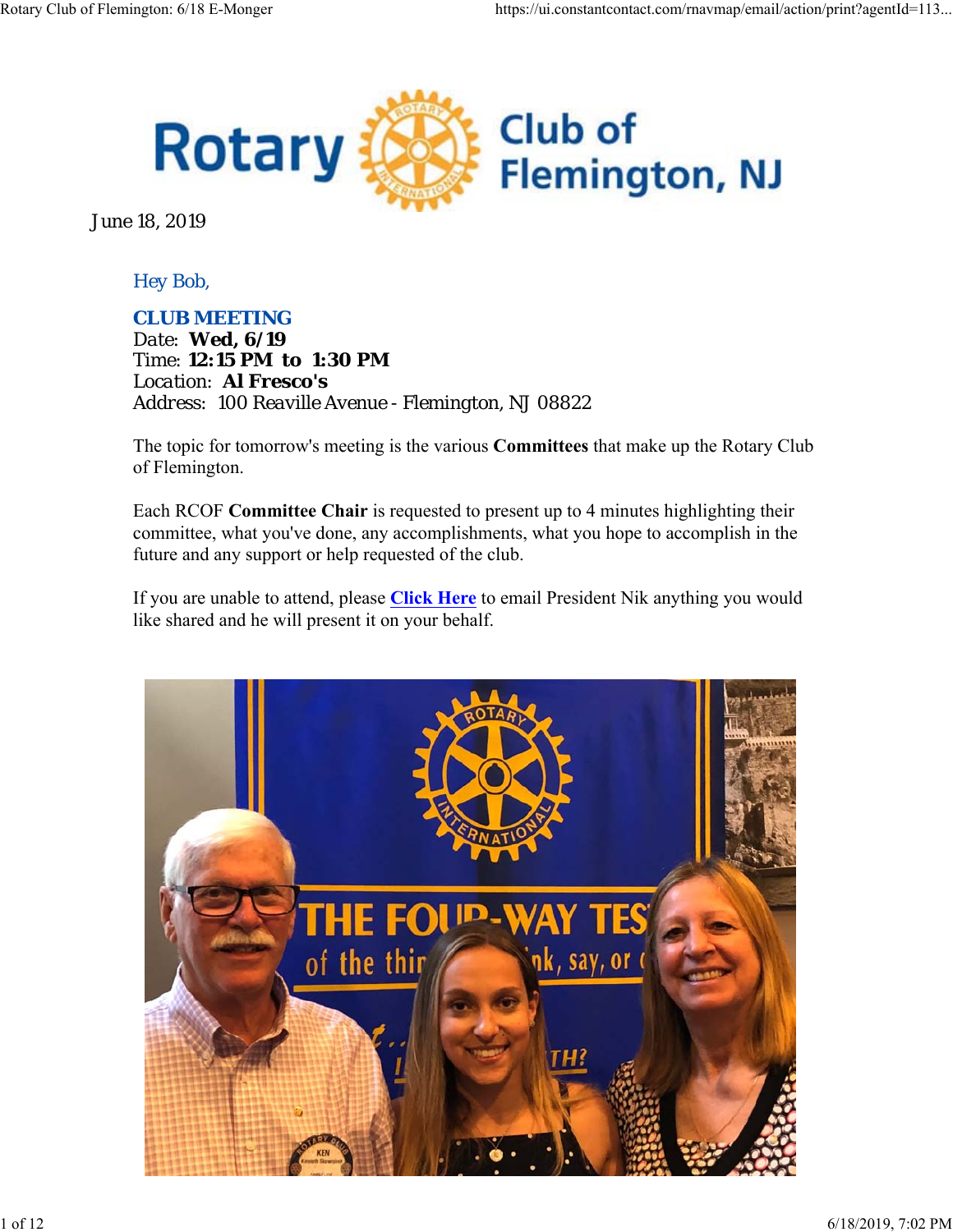

**Photo of one of the 2019 Flemington Rotary Scholarship Recipients**: Pictured above (from Left to Right) are **Ken Skowronek** (Flemington Rotarian & Scholarship Committee Chair, **Kaitlyn Bodder** and **Kim Metz** (Flemington Rotarian & H.C. Polytech Superintendent). Photo credits to the Rev. Dr. Herb Bohler.



**Photo of the 2019 Flemington Rotary Scholarship Recipients**: Pictured above (from Left to Right) are **Jeff Moore** (Flemington Rotarian & HCRHS Superintendent), **Madeleine Eichorn**, **Yeimy Hernandez Cardodoza**, **Meghan Mertyris**, **Meghan Ring**, **Jennifer Nuechterlein** (HCRHS College and Career Counselor), and **Ken Skowronek** (Flemington Rotarian & Scholarship Committee Chair). Photo credits to the Rev. Dr. Herb Bohler. *Disclaimer*: We did our best to match the student names to the photo above.



### *2019 Flemington Rotary SPRING SCHOLARSHIP RECIPIENTS* **Presented at the Wed, 6/5/19 Club Meeting**

At the Wed, 6/5 Flemington Rotary Club Meeting at Al Fresco's, Ken Skowronek (Chair of the Scholarship Committee) handed the five (5) selected students a \$1500 scholarship check towards their higher education. To ensure the funds are truly used for their higher education, the checks

were made payable to the schools that the students will be attending this fall.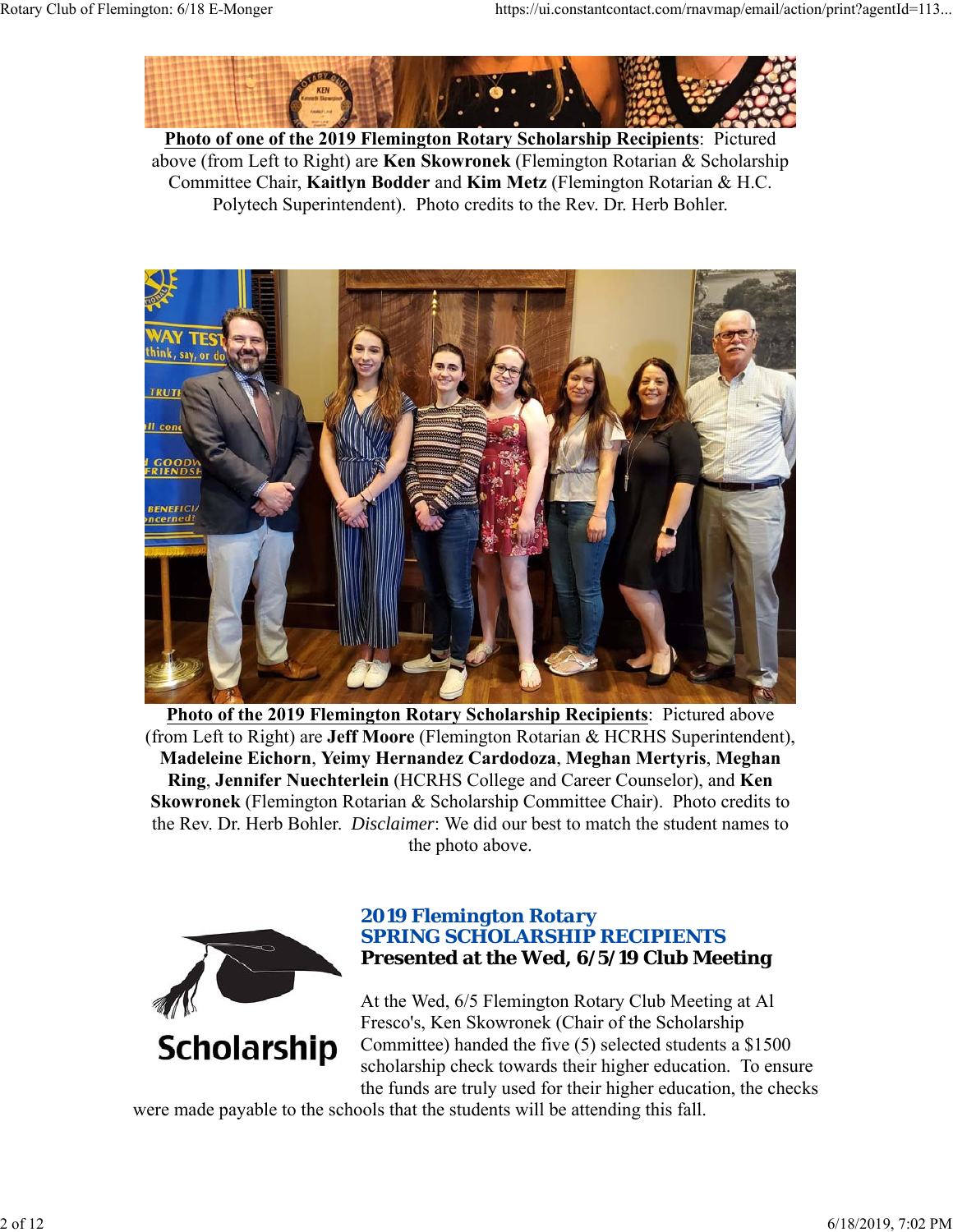The following is some brief information regarding the five (5) scholarship recipients:

**Kaitlyn Bodder (H.C. Polytech Student)**: Kaitlyn will be attending Raritan Valley Community College next year and will be going directly into their Nursing program. Currently she is receiving credits for her work while studying in the Polytech's Nursing program. While not attending the Polytech, she attends Del Val High School for other classes.

**Madeleine Eichorn (H.C.R.H.S. Student)**, who will be attending George Washington University.

**Yeimy Hernandez Cardodoza (H.C.R.H.S. Student)**, who will be attending Raritan Valley Community College.

**Meghan Mertyris (H.C.R.H.S. Student)**, who will be attending American University.

**Meghan Ring (H.C.R.H.S. Student)**, who will be attending The College of New Jersey.



## *Rotary Club of Flemington CHANGING of the GUARD DINNER* **Tuesday, June 25** Location: **55 Main Restaurant** Address: 55 Main Street - Flemington, NJ 08822 Time: 6:00 PM to 9:00 PM

The Changing of the Guard Dinner is scheduled for **Tuesday, June 25** at 55 Main, located at 55 Main Street in Flemington. Parking is available behind the restaurant.

Please join your fellow Rotarians as **President Nik** turns the gavel over to incoming **President, Ann del Campo**. Award presentations will include the coveted Rotarian of the Year & Paul Harris Fellow. Other awards will include Perfect Attendance as presented by Club Secretary, Kyle Fogarty, and awards presented by President Nik himself.

Dinner will be **buffet style** allowing everyone to walk around and mingle. The idea is not to stay seated in one spot all night. Food to include appetizers, mixed greens salad, grilled salmon/shrimp, braised beef short ribs, Chicken Saltimbocca, veggies and potatoes. Dessert to include Key Lime pie, cookies and a lemon tart.

The evening is **BYOB**. So please **bring** your own favorite **wine**, **beer** or **spirit** to enjoy with your spouse/significant-other/guest.

There will be no regular lunch meeting on Wednesday, 6/26 in lieu of the evening dinner.

#### Cost to Attend:

- Pay-as-you-go members will pay \$15 for their meal. No cost for their spouses.
- Semiannual and annual paying members and their spouses attend free of charge.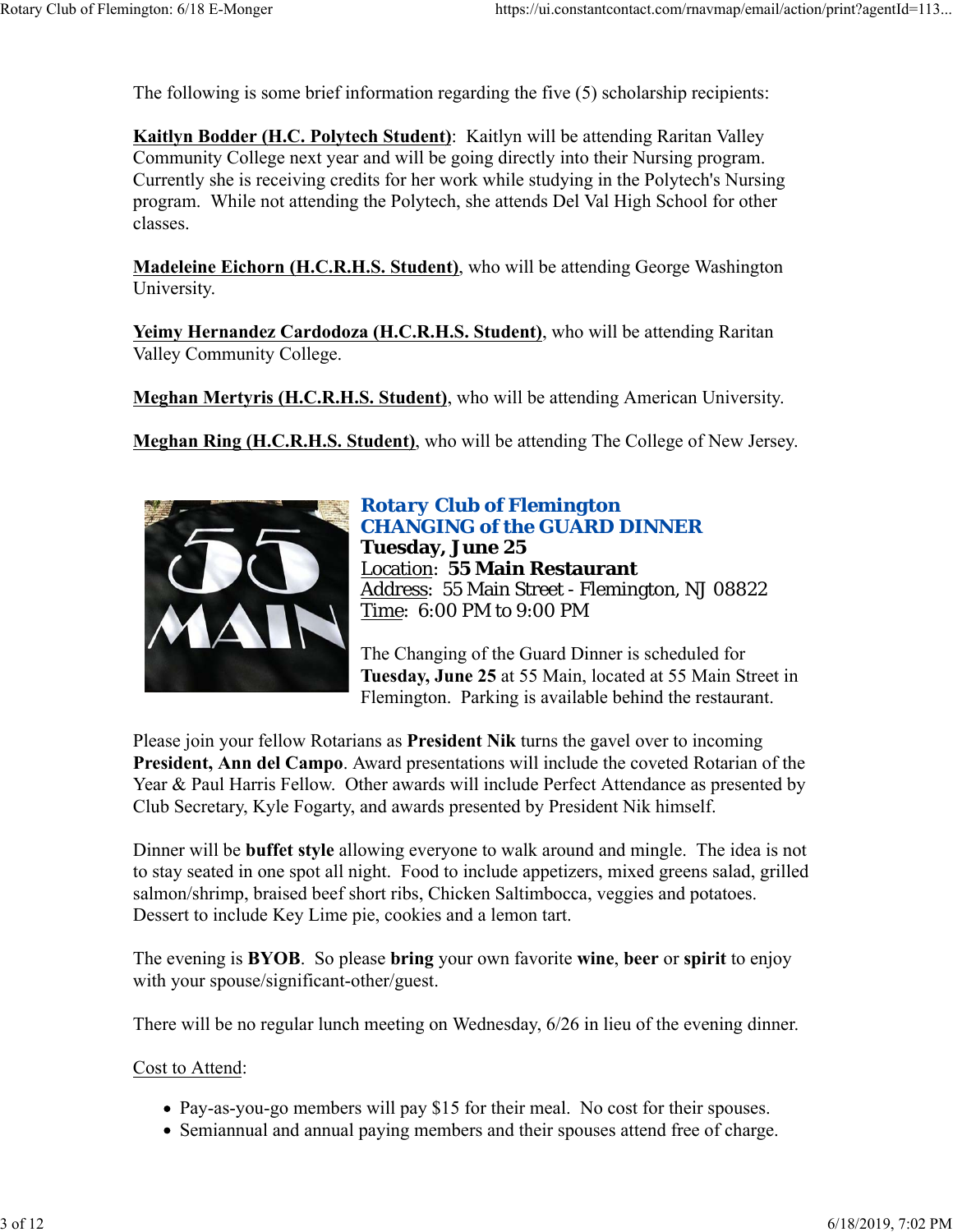No cost for spouses of deceased members.

Please **RSVP** by **Wednesday, June 19** to the Evite invitation. If you did not receive an Evite for some reason, please let us know if you are able to attend. Please indicate the total number attending when you do RSVP.

For additional information or questions, please contact Karen Widico at kwidico@njprevent.com (or) by phone at 908-782-3909.



*PEDALS FOR PROGRESS Bicycle, Sewing Machine & Sports Equipment Collection* **Saturday, June 22, 2019** Time: **9am** to **12noon Flemington Presbyterian Church** 10 East Main Street - Flemington, NJ

Joe Ziegler hopes that you can join us for another

Collection at the Flemington Presbyterian Church. Items to be collected include **Used Bicycles** (adult and child), **Used Sewing Machines** (in working condition) and **Sports Equipment** (soccer balls, baseball gloves, etc. that can fit in the shipping containers between the bikes). The collection is sponsored by the Flemington Presbyterian Church and the Rotary Club of Flemington.

Your volunteered time to help put unused bikes to good use in the developing world would be greatly appreciated!

#### *Requirements*:

- Bikes should be rust free.
- Bikes with flat tires in need of some repair are accepted.
- No children's trikes.
- "Bikes for parts" are not accepted.
- Portable sewing machines shall be in working condition.

A **\$10 minimum cash donation** is required with each bike or sewing machine. All material and monetary donations are tax deductible. A receipt will be provided on site. The required cash donation helps to offset the cost to ship the bikes to the developing countries.

Recently collected bikes have been sent to Nicaragua, Ghana, Albania, and Kosovo.

**Pedals for Progress**, also known as **P4P**, collects 5000 to 7000 bicycles annually and transfers this material wealth to those more needy. Thus rescuing bicycles destined for America's landfills and delivering them to societies where they are badly needed and highly valued. To date, more than 155,000 bicycles, 4,000 used sewing machines and \$10.8 million in new spare parts have been shipped to partner charities in developing countries. In these countries, the bikes are reconditioned by partner agencies and distributed at low cost to poor working adults. These bikes provide them with reliable transportation for commuting to work, transporting produce to market, or accessing health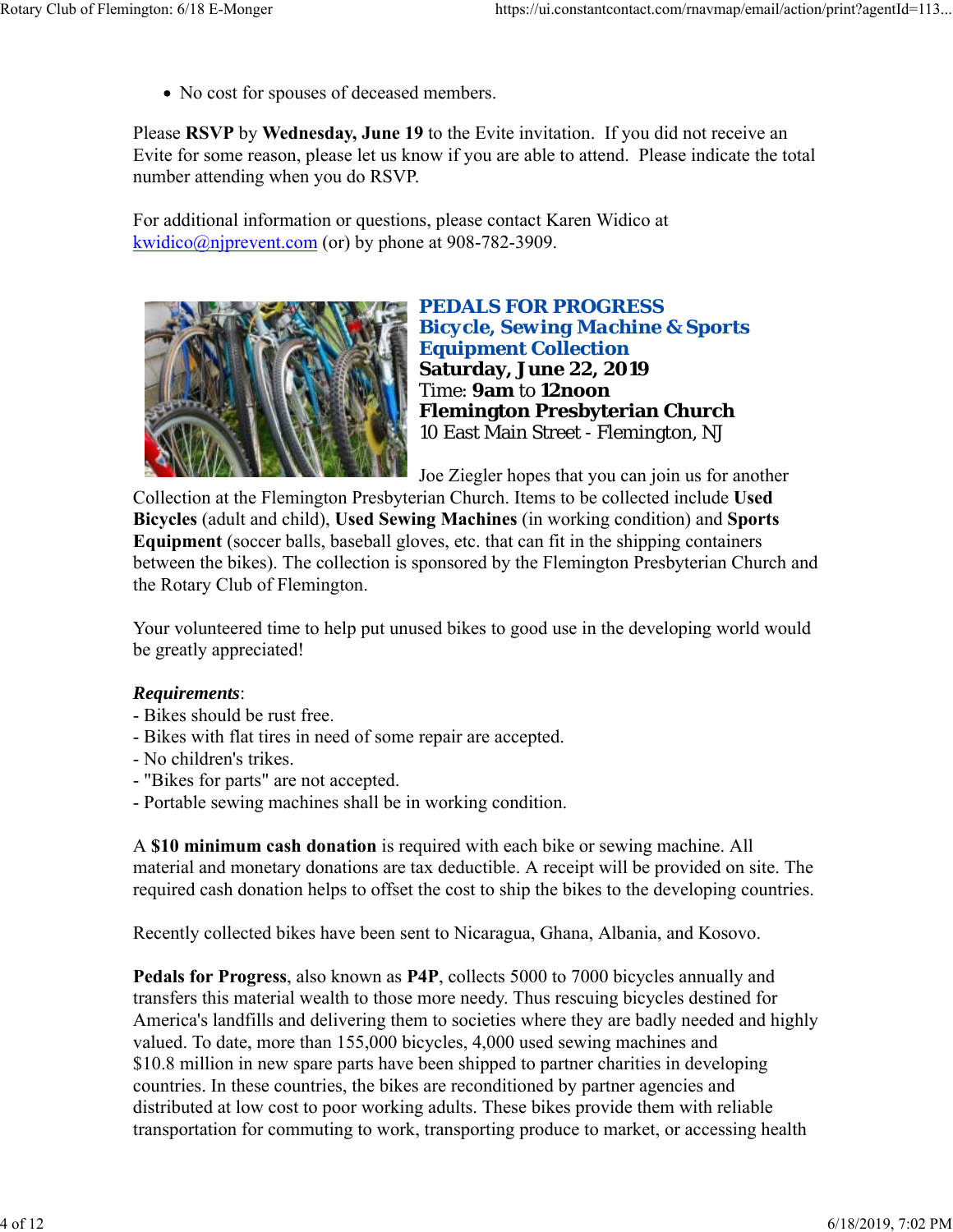care and other services. Steady employment for these adults is vital to the development and success for these economies.

**It costs \$40 to collect, process, ship, rebuild and distribute each bicycle**. The required \$10 donation helps to offset the shipping costs. P4P is a  $501(c)(3)$  corporation and a registered charity in the states of NJ, PA, NY, CT, IA & VT. Brochures explaining this innovative program will be available at the collection site. P4P also seeks donations of wrenches for our oversees shops. For detailed information about our overseas projects and a current schedule of bicycle collection, visit the P4P website at **www.p4p.org**. If you miss this collection date, you can locate other bike collections through the Pedals for Progress website: **www.P4P.org**



### *OFFICERS & BOARD MEMBERS for the 2019-2020 Flemington Rotary Year* **Presented by President, Nik Kritharis**

At the 4/17/2019 Club Meeting, President Nik presented the proposed slate of Officers & Board members for the upcoming 2019-2020 Flemington Rotary year. As a reminder, the Flemington Rotary calendar year runs from July 1st through June 30th.

The slate was officially presented at the **Wed, May 1** noon lunch meeting and was approved by club majority. The slate was then approved by the Board on 5/22/2019.

Therefore, the slate of officers for the upcoming Rotary year is as follows:

| Club President      | Ann del Campo                                   |  |  |
|---------------------|-------------------------------------------------|--|--|
| President-Elect     | <b>Kyle Fogarty</b>                             |  |  |
| Secretary           | Harry Mazujian                                  |  |  |
| Treasurer, General  | <b>Terry Ownes</b>                              |  |  |
| Treasurer, Lunch    | <b>Ken Skowronek</b>                            |  |  |
| <b>Board Member</b> | <b>Nik Kritharis (Immediate Past President)</b> |  |  |
| <b>Board Member</b> | <b>Sandy Clark</b>                              |  |  |

# **2019-2020 RCOF Officers & Board Members**



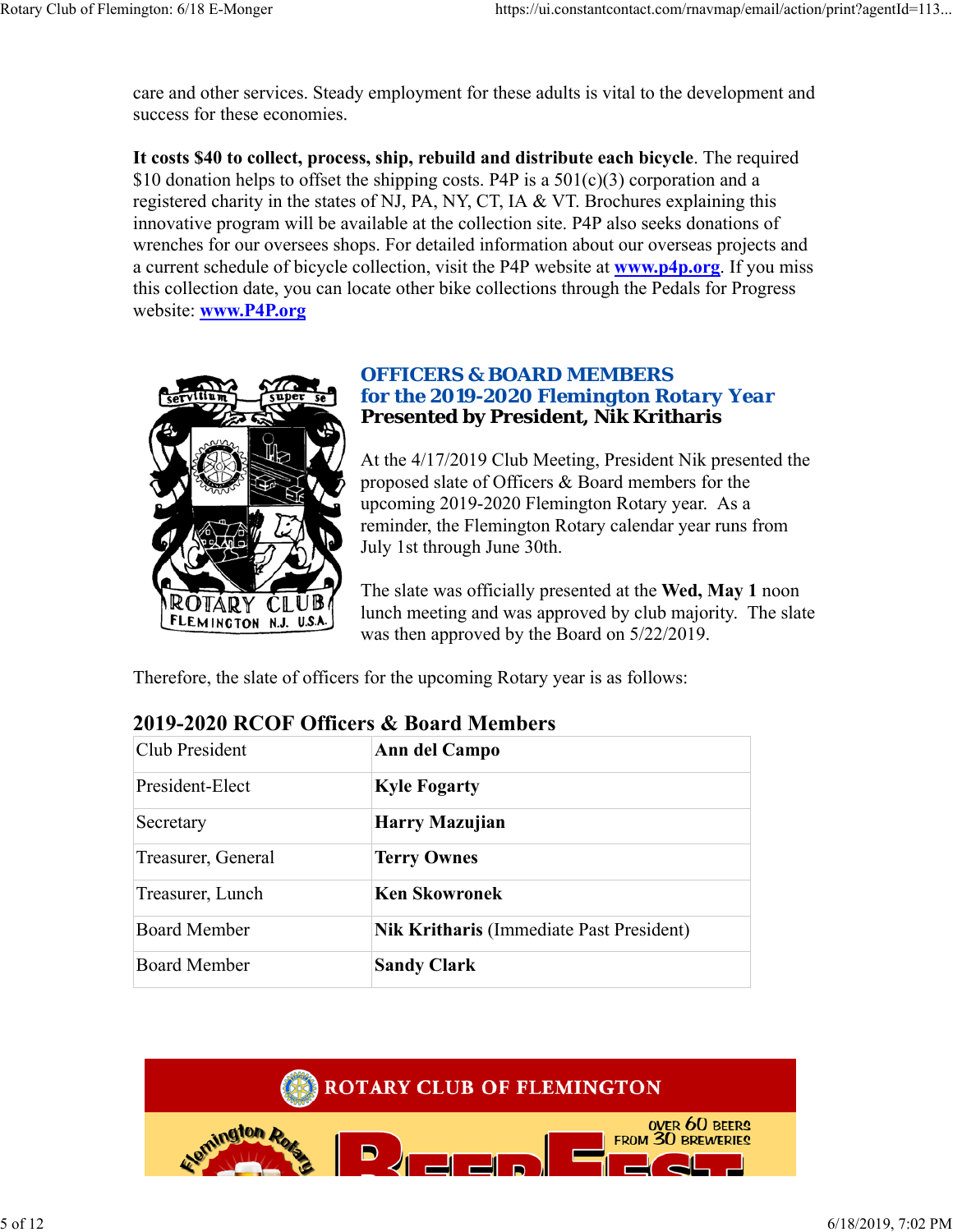

### *RIDES for JOHN ZULLO* **From Sandy Clark Updated 6/18/2019**

The following is an updated schedule for driving John Zullo to Wednesday Rotary meetings during the next several weeks. This will be revised as necessary in each weekly E-Monger. Scheduled drivers should contact Sandy Clark at least 24 hours before the Wednesday meeting if they are unable to drive. At the same time, John will call the scheduled driver at least a day in advance if he does not plan to attend the meeting.

#### **Schedule of Drivers for John Zullo**:

- June 19 Sandy Clark
- June 25 Terry Martin (**COTG Dinner**)



## *Interact Club at H.C.R.H.S*

Ann Del Campo and Harry Mazujian are attending Interact Meetings at H.C.R.H.S. and will be sharing activities and updates as they learn about them.



## *Follow Us on Facebook*

The Rotary Club of Flemington is on Facebook with two (2) different Facebook pages! One page is for all information about the Rotary Club of Flemington. The second page is

dedicated to the BeerFest event. Click the links below to access our Facebook pages:

- Rotary Club of Flemington, NJ
- Flemington Rotary BeerFest

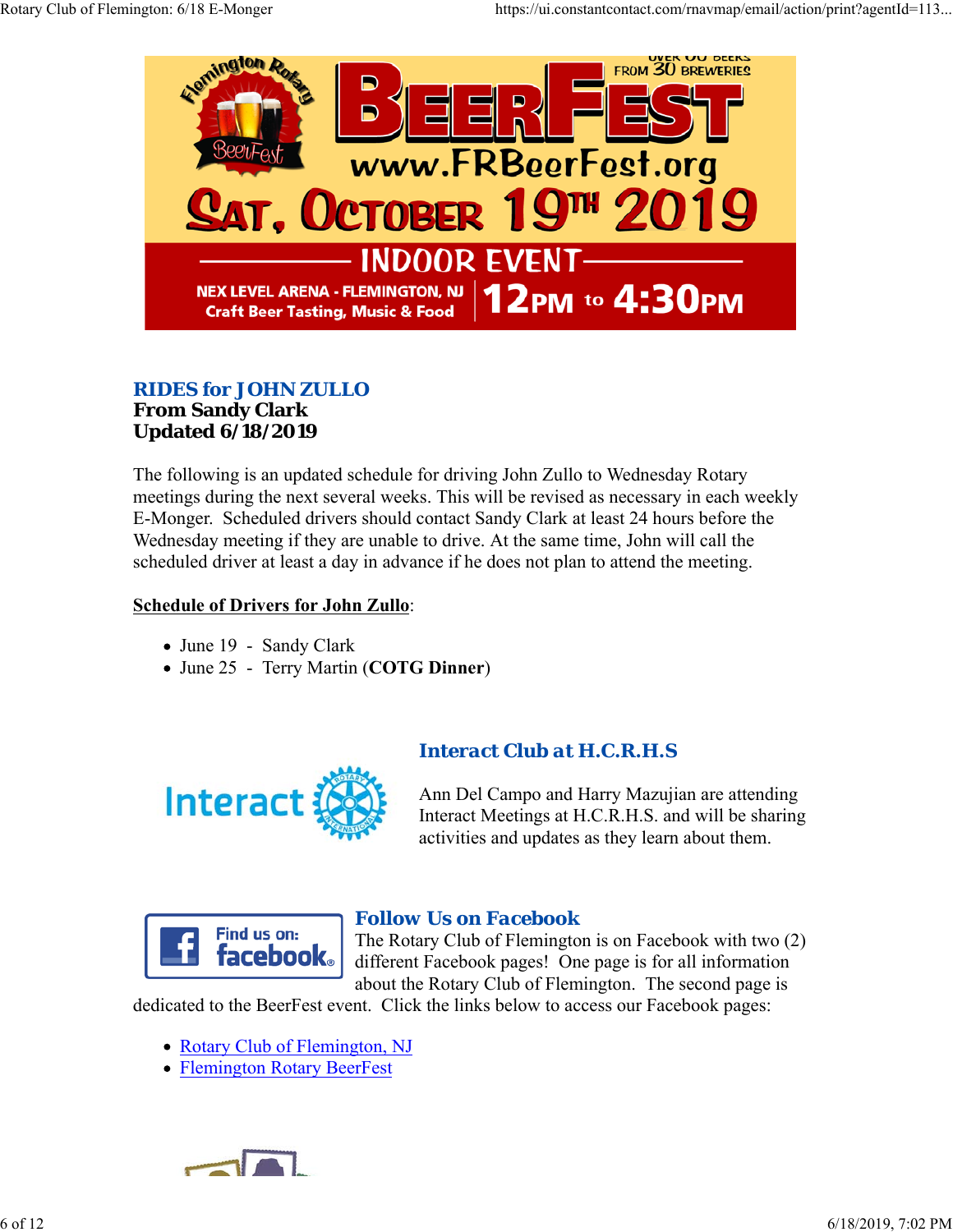

#### *The Flemington Rotary MEMBER DIRECTORY Is Updated on the Website*

A PDF copy of the Club Directory kept on the club website, located on the password protected "**Members Only**" page. To access this, simply goto **www.FlemingtonRotaryNJ.org** and click on "Members Only" in the upper left. The page is

password protected. If you do not have the password, simply email us and request it.

If you see any updates that need to be made (a change of address, email, phone number, something is not listed correctly, etc.), please email Sandy Clark and request any changes to be made. **Click Here** to generate an email to Sandy.



# *SPEAKERS & PROGRAMS BEING SOUGHT*

**Jeff Moore**, our Program Chair, is looking for speaker & program ideas for upcoming meetings. If you have any leads, please pass them onto Jeff, who will follow-up to schedule the speaker.

**Click here** to generate an email directly to Jeff.



# *HUNTERDON COUNTY CHAMBER OF COMMERCE*

As you know, the Rotary Club of Flemington is a member of the H.C. Chamber of Commerce. This enables all Rotarians the ability to attend a Chamber function as a "member". If someone asks you what your business is, you would explain that you are a member representing the Rotary Club of Flemington. **Click Here** to visit the Chamber website for a listing of upcoming events.

### *ROTARY DISTRICT 7475 NEWS*

**Click Here** to read the current news from our Rotary District 7475.

# *UPCOMING CLUB MEETING PROGRAMS:*

**Tues, 6/25**: **Changing of the Guard Dinner** (6-9pm at 55 Main) Wed,  $6/26$ : NO Meeting due to the Tuesday evening COTG dinner.

# *UPCOMING DATES TO NOTE:*

Next RCOF Board Meeting: Wed, TBA at 5:30 PM (Usually the 3<sup>rd</sup> Wed). **Next BeerFest Meeting**: Wed, 7/10 at 6:30 PM (Usually the 3<sup>rd</sup> or 4th Wed). Next Membership Meeting: Wed, TBA at 1:30 PM (Usually the 2<sup>nd</sup> Wed).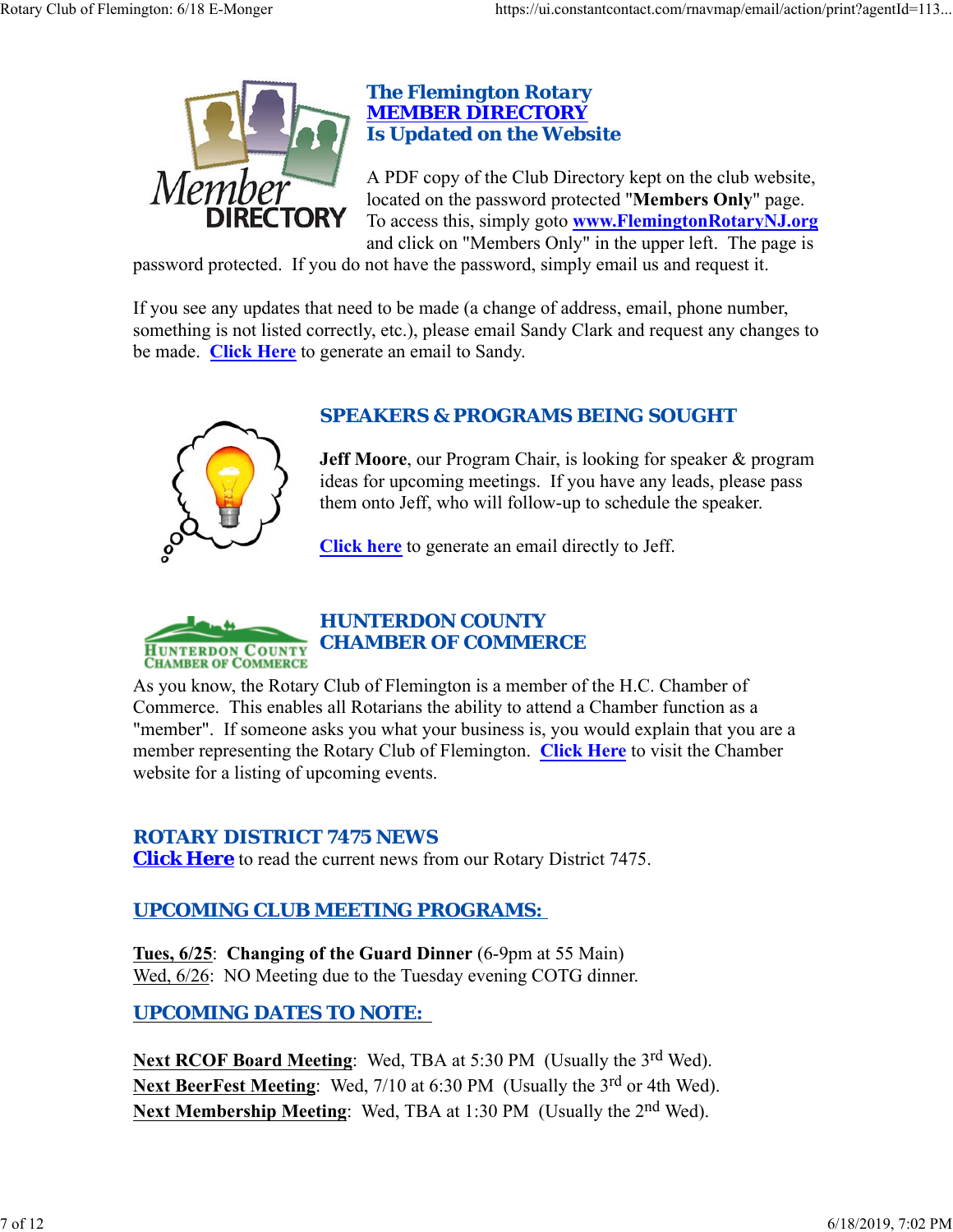#### **Upcoming RCOF Club Events, Fundraisers, Fellowship Events, Etc**.:

10/19 (Sat): Flemington Rotary BeerFest (Nex Level Arena)

#### **Rotary District 7475 Events & Functions:**

6/21-23: RYLA (Rotary Youth Leadership Awards) 6/24: District Banner Exchange (Change Over Dinner)

#### *COMMITTEE LIST:*

**Click Here** to download the listing of all current Club Committee's and its members.

#### *"MEMBERS ONLY" WEBSITE:*

#### **Click Here for the Members Only section of the website to find:**

- 1) The "Membership Proposal Form" to propose a new member.
- 2) New Member Information.
- 3) An Online Copy of the Club Membership Directory.
- 4) A Link to All Photos Albums of the Club.

#### *ROTARY WEBSITE LINKS:*

Rotary International: **www.Rotary.org** Rotary District 7510: **www.RotaryNJ.org**

#### *NEARBY ROTARY CLUB MEETINGS:*

As A Rotarian, you are Welcome to attend a Rotary Club meeting anywhere in the world. Click here for the Rotary Club Locator App. Or see below for some local meetings:

#### Mondays

**Lambertville/New Hope** (6:30 pm) - Lambertville Station Restaurant; 11 Bridge Street, Lambertville NJ 08530

#### Tuesdays

**Whitehouse** (12:15 pm) - The Rail; 157 Main Street, Whitehouse Station, NJ 08889 **Princeton** (12:15 pm) - The Nassau Club; 6 Mercer Street, Princeton, NJ 08540

#### Wednesdays

**Branchburg Township** (7:30 am): Stoney Brook Grille; 1285 Route 28, North Branch, NJ 08876

**Flemington** (12:15pm): Al Fresco's Restaurant; 100 Reaville Ave, Flemington, NJ 08822 **Hillsborough Township** (6:15 pm): The Landing Restaurant; 311 Amwell Road, Hillsborough, NJ 08844

#### Thursdays

**Clinton Sunrise** (7:30 am): Clinton Fire House; Old Hwy. 22 & New Street, Clinton, NJ 08809

**Montgomery/Rocky Hill** (7:30am): Cherry Valley Country Club; 125 Country Club Drive, Skillman, NJ 08558

**Somerville/Bridgewater** (12:15 pm): Raritan Valley Country Club; 747 State Route 28, Bridgewater, NJ 08807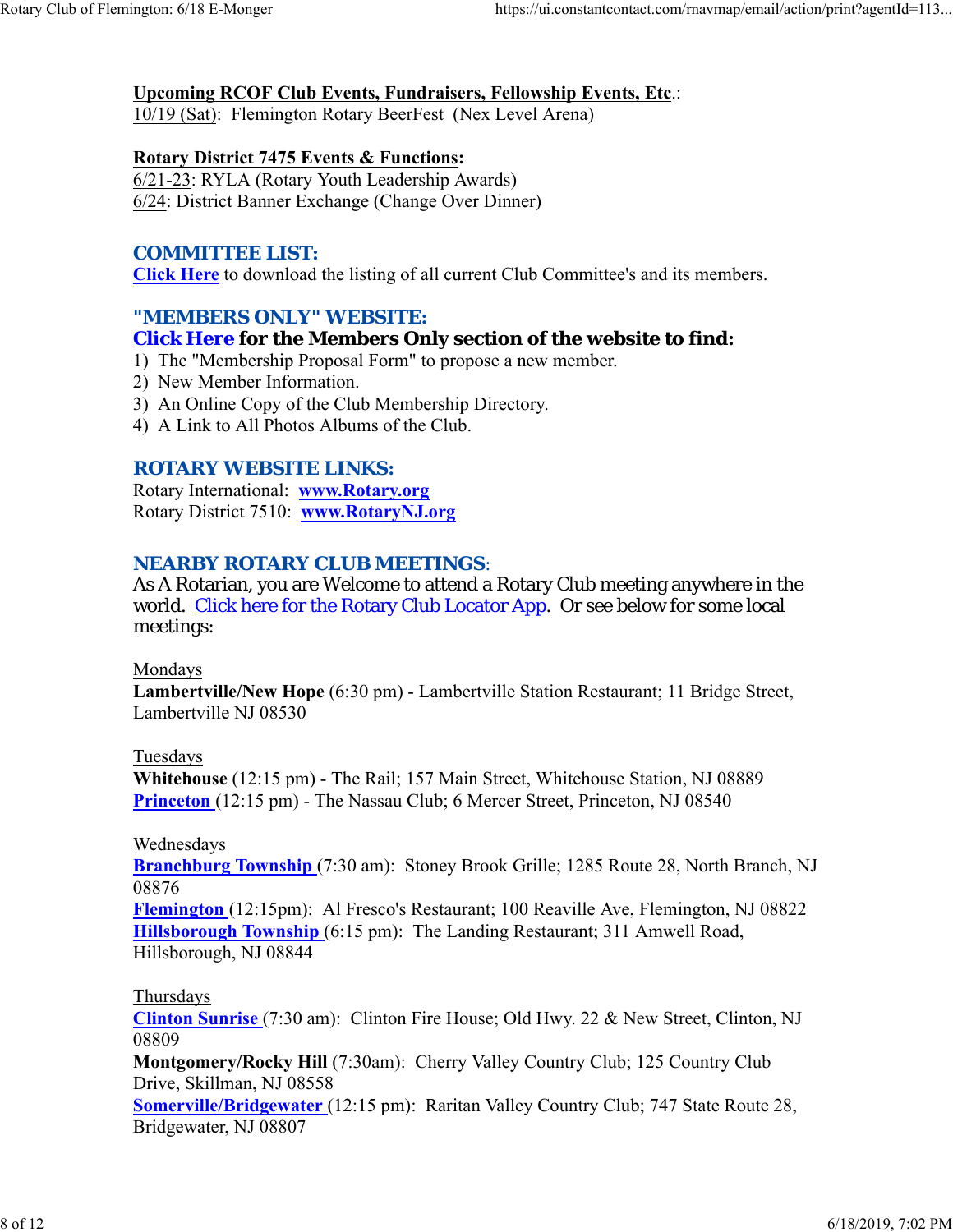**Trenton** (12:15 pm): Trenton Country Club; 201 Sullivan Way, West Trenton, NJ 08628

#### Fridays

**North Hunterdon** (12:15 pm): Mountain View Chalet; 154 Route 173, Asbury, NJ 08802 **Princeton Corridor** (12:15pm): Hyatt Regency; 102 Carnegie Center, Rt. 1 North, Princeton, NJ 08540

eClub **Rotary eClub of Hunterdon Horizon**: View website for meetings or online makeups.

## RI President's Call for Action in **2018-2019**: **"Be the Inspiration" Rotary Club of Flemington, NJ - Our 95th Year** Founded October 3, 1923 \* Charter #1529 \* District 7475

| Club President                           | <b>Nik Kritharis</b>                   |  |  |
|------------------------------------------|----------------------------------------|--|--|
| President-Elect                          | Ann del Campo                          |  |  |
| Secretary                                | <b>Kyle Fogarty</b>                    |  |  |
| Treasurer, General                       | <b>Terry Ownes</b>                     |  |  |
| Treasurer, Lunch                         | Ken Skowronek                          |  |  |
| <b>Board Member</b>                      | Kim Metz (immediate Past-President)    |  |  |
| <b>Board Member</b>                      | <b>Sandy Clark</b>                     |  |  |
| <b>Board Member</b>                      | D.J. Wright                            |  |  |
| Sergeant-at-Arms                         | <b>Tom Fisher</b>                      |  |  |
| R.I. President                           | Barry Rassin (New Providence, Bahamas) |  |  |
| District Governor (DG)                   | <b>John Wilson</b> (Newark)            |  |  |
| District Governor Elect (DGE)            | <b>Ray Freaney (Madison)</b>           |  |  |
| District Governor Designee (DGD)         | M. Ann Walko (Watchung-Warren)         |  |  |
| <b>Assistant District Governor (ADG)</b> | Jeannie Tsukamoto (***)                |  |  |

Club Meetings: **Wednesday, 12:15 pm, Al Fresco's** 100 Reaville Avenue - Flemington, NJ 08822

## **Flemington Rotary Foundation - Officers**

Note terms run from July 1 through June 30th for the years listed

| President           | <b>Bob Chittenden</b> (2018 - 2023)                   |  |
|---------------------|-------------------------------------------------------|--|
| Vice-President      | <b>Bob Newland</b> (2018 - 2022)                      |  |
| Secretary           | <b>Sandy Clark</b> (2017 - 2020)                      |  |
| Treasurer           | <b>Kim Metz</b> (2018-2019) Nik Kritharis (2019-2024) |  |
| <b>Board Member</b> | <b>D.J.</b> Wright $(2017 - 2021)$                    |  |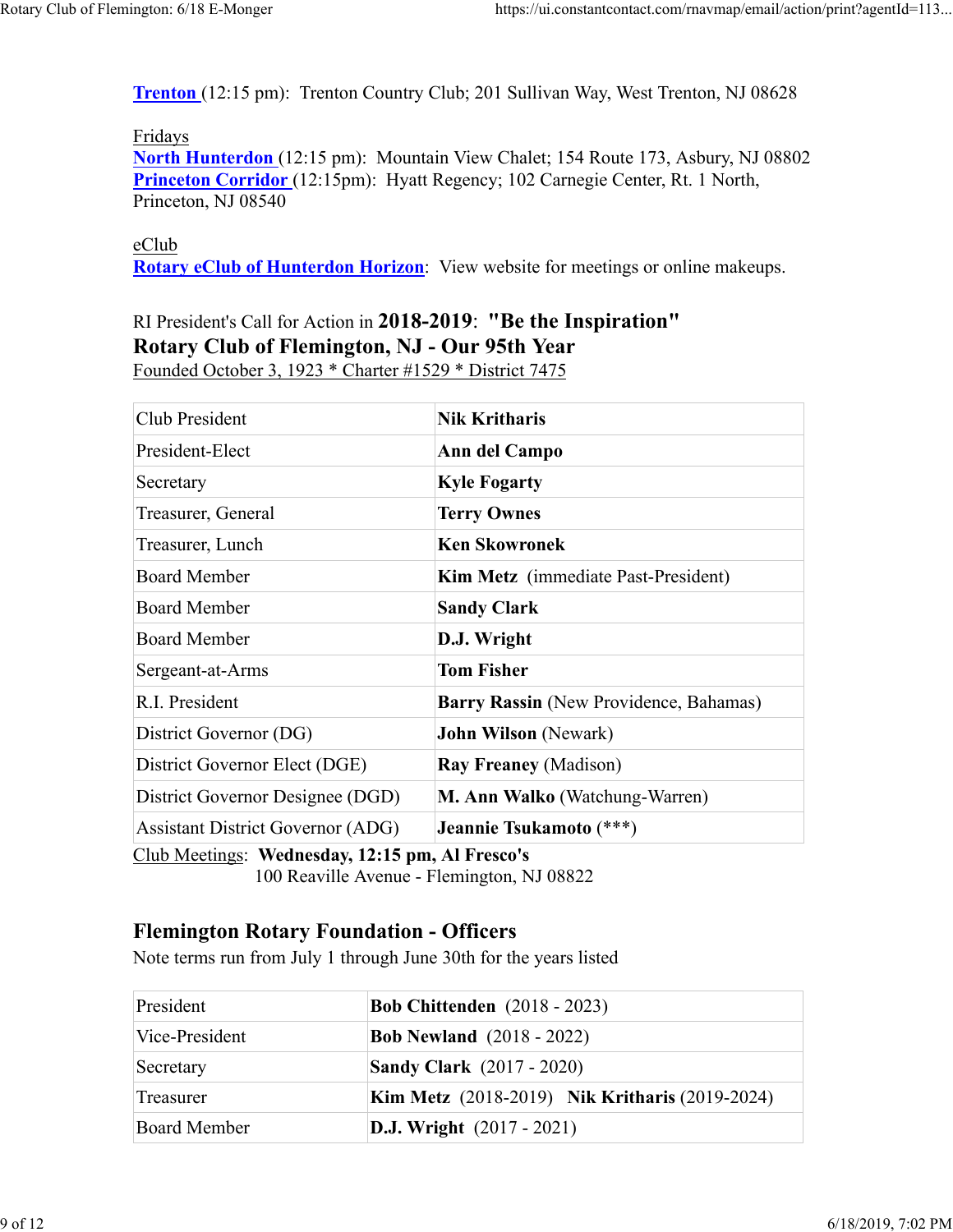

**MISSION STATEMENT:** The mission of Rotary International is to assist and guide Rotarians and Rotary clubs to accomplish the Object of Rotary to ensure Rotary's continuing relevance and to help build a better world, emphasizing service activities by individuals and groups that enhance the quality of life and human dignity, encouraging high ethical standards, and creating greater understanding among all people to advance the search for peace in the world.

**THE OBJECT OF ROTARY:** The object of Rotary is to encourage and foster the ideal of service as a basis of worthy enterprise and, in particular, to encourage and foster:

**1st**: The development of acquaintance as an opportunity for service;

**2nd**: High ethical standards in business and professions, the recognition of the worthiness of all useful occupations, and the dignifying of each Rotarian's occupation as an opportunity to serve society;

**3rd**: The application of the ideal of service in each Rotarian's personal, business and community life;

**4th**: The advancement of international understanding, goodwill, and peace through a world fellowship of business and professional persons united in the ideal of service.

**THE 4-WAY TEST:** "Of the things we think, say or do:

- **1st**: Is it the Truth?
- 2<sup>nd</sup>: Is it Fair to all concerned?
- **3rd**: Will it build goodwill and better friendships?
- **4th**: Will it be beneficial to all concerned?"

### *ROTARY's AVENUE'S OF SERVICE*:

**1)** Through **Club Service**, we have fun, build lasting friendships, and make sure that our club runs well.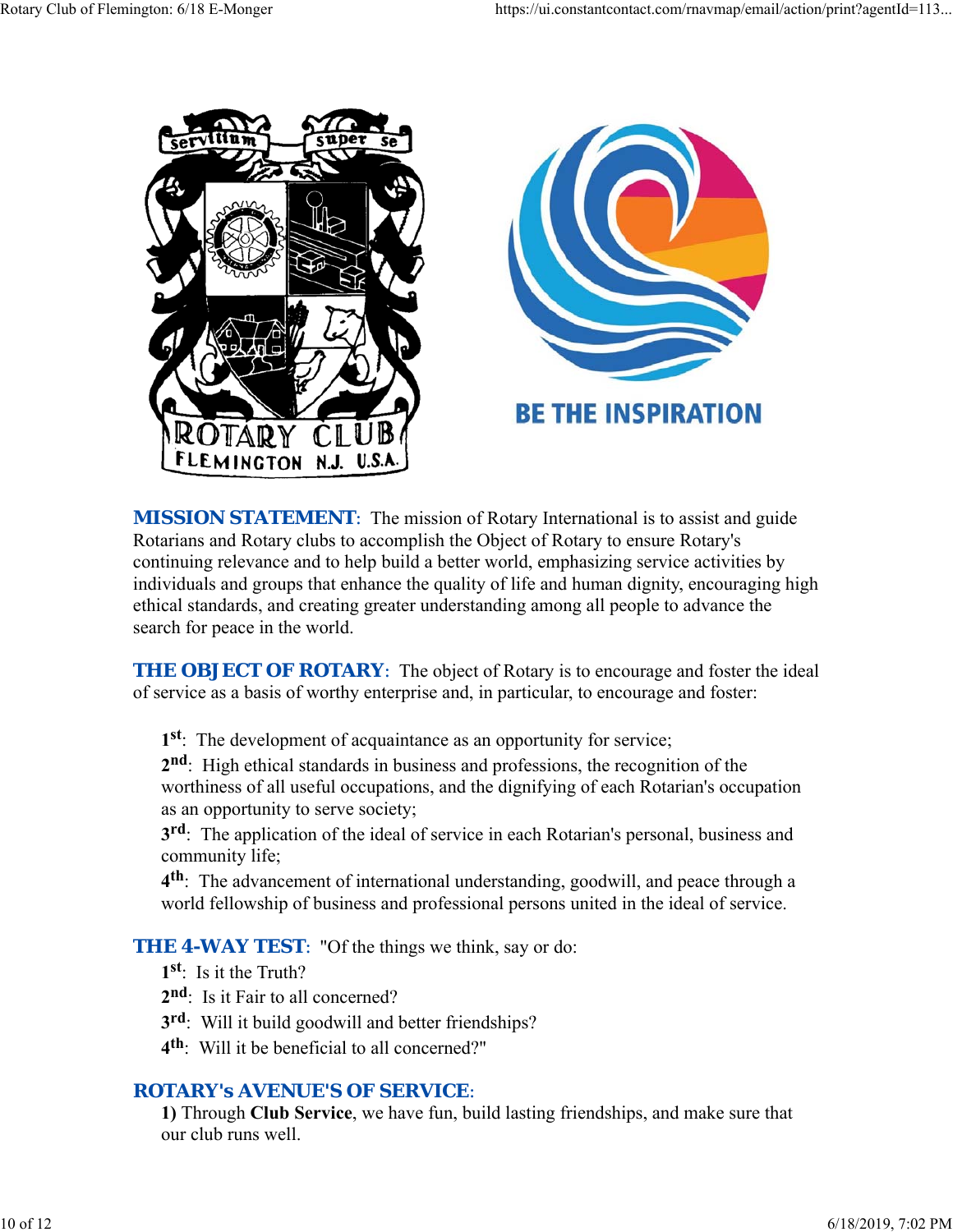**2)** Through **Vocational Service**, we volunteer our professional skills to serve others and promote integrity in everything we do.

**3)** Through **Community Service**, we address local needs and work with our community to bring lasting improvements.

**4)** Through **International Service**, we meet humanitarian needs around the globe and promote world understanding and peace.

**5)** Through **Youth Service**, we work with young people to help them become the next generation of leaders, visionaries, and peacemakers.

## **2018-2019 CLUB MEMBER ROSTER Rotary Club of Flemington, NJ**

Current Number of Members: 36

| <b>Rotarian</b>                   | <b>Member Since</b> | <b>Classification</b>             |
|-----------------------------------|---------------------|-----------------------------------|
| Bohler, Herbert C. (Herb)         | 1977                | <b>Specialty Advertising</b>      |
| Chittenden, Robert L. (Bob)       | 2003                | M.E.F.P. Consulting Engineering   |
| Clark, Arthur L. (Sandy)          | 1987                | Printing                          |
| Davidson, James G. (Jim)          | 2002                | <b>Rubber Products</b>            |
| del Campo, Ann                    | 2016                | <b>Scientist &amp; Farmer</b>     |
| Ferrari, Frederick J. (Fred)      | 1964                | Orthodontia                       |
| Fisher, Charles H. (Charlie)      | 1961                | <b>Funeral Services</b>           |
| Fisher, Thomas H. (Tom)           | 2012                | Property & Casualty Insurance     |
| Fogarty, Kyle M.                  | 2017                | <b>Financial Advisor</b>          |
| Harrison, Jeffrey (Jeff)          | 1996                | Psychotherapy                     |
| Hyatt, Frederic D. (Fred)         | 2017                | Retired - Aerospace               |
| Kamnitsis, Christopher P. (Chris) | 2001                | <b>Financial Planning</b>         |
| Kritharis, Nikolaos (Nik)         | 2016                | Dentistry                         |
| Liebross, Ira                     | 1997                | <b>Family Medicine</b>            |
| Loew, Darren                      | 2002                | Orthodontics                      |
| Martin, Teresa (Terry)            | 1993                | Solid Waste/Recycling             |
| Mazujian, Harry                   | 2004                | Clergy                            |
| McWilliams, Nancy                 | 1992                | Psychotherapy                     |
| Metz, Kim                         | 2007                | <b>Technical Education</b>        |
| Moore, Jeffrey (Jeff)             | 2018                | <b>Education - Secondary</b>      |
| Muller, George D.                 | 1964                | <b>Cut Glass Manufacturing</b>    |
| Newland, Robert D. (Bob)          | 1998                | Insurance                         |
| Ownes, Terry M.                   | 1987                | <b>Floor Covering</b>             |
| Phelan, Christopher J. (Chris)    | 2009                | <b>Chamber Of Commerce</b>        |
| Randolph, R. Wayne                | 1982                | <b>Veterinary Medicine</b>        |
| Ruberto, Johanna S.               | 2016                | <b>High School Administration</b> |
| Schaible, R. Michael (Mick)       | 1998                | <b>Appraisal Services</b>         |
| Skowronek, Kenneth J. (Ken)       | 1994                | <b>Family Law</b>                 |
| Stothoff, Richard H. (Dick)       | 1966                | <b>Sanitary Engineering</b>       |